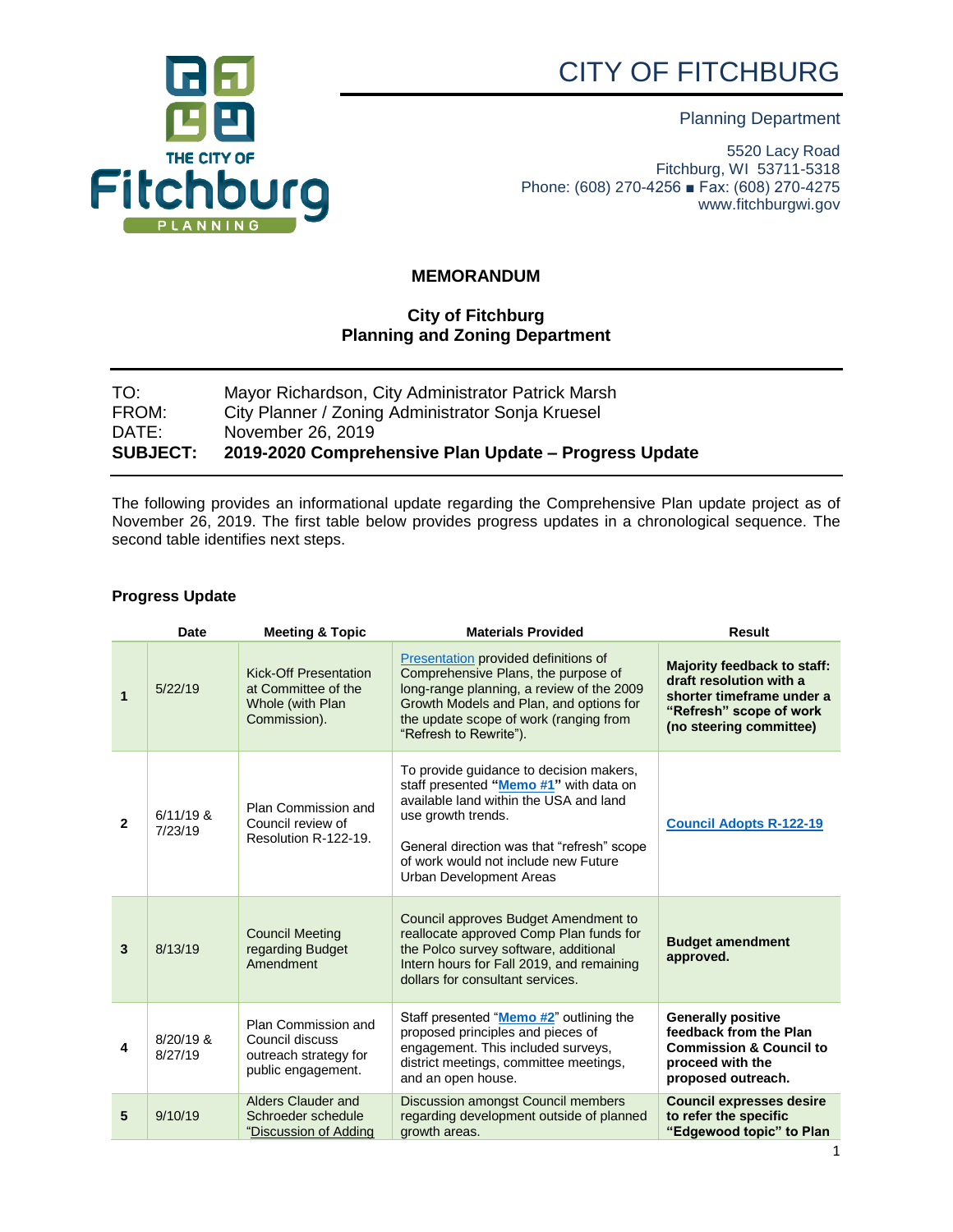|                |            | the Edgewood Athletic<br>Complex in the Comp<br>Plan" for the Council<br>Agenda                                                                                                                                                                 |                                                                                                                                                                                                                                                                                                                                                                                                                                                                                                                                                                                                      | <b>Commission and Council</b><br>for a vote or decision on<br>the matter.                                                                                                      |
|----------------|------------|-------------------------------------------------------------------------------------------------------------------------------------------------------------------------------------------------------------------------------------------------|------------------------------------------------------------------------------------------------------------------------------------------------------------------------------------------------------------------------------------------------------------------------------------------------------------------------------------------------------------------------------------------------------------------------------------------------------------------------------------------------------------------------------------------------------------------------------------------------------|--------------------------------------------------------------------------------------------------------------------------------------------------------------------------------|
| 6              | 9/17/19    | Discuss proposal to<br>"Re-Frame" the Plan,<br>which would add<br>"Growth Principles"<br>and reorganize Plan<br>Chapters within the<br>"Refresh" scope of<br>work.                                                                              | Staff presented "Memo #3" dated 9/12/19<br>which outlined the proposed framework.                                                                                                                                                                                                                                                                                                                                                                                                                                                                                                                    | <b>Generally positive</b><br>feedback from the Plan<br><b>Commission to proceed</b><br>with the proposed<br>framework of the Plan.                                             |
| $\overline{7}$ | 9/25/19    | Meeting of COW and<br><b>Plan Commission</b><br>included 2 Parts:<br>(1)<br>Review the Re-<br>Frame presented<br>on 9/17/19 and<br>(2)<br>Begin discussion<br>of policies<br>decision makers<br>have raised in<br>prior meeting<br>discussions. | PowerPoint information regarding the<br>reframe and addressing policy questions:<br>"Consistency" language from state<br>$\bullet$<br>law added.<br>Minor Amendment versus Major<br>$\bullet$<br>update defined.<br>Clarification that Council may make<br>$\bullet$<br>non-substantive technical changes to<br>Plan Commission recommendations.<br><b>Bi-Annual Process for Minor</b><br>$\bullet$<br><b>Amendments Proposed</b><br><b>Minor Amendment Review</b><br><b>Guidelines Proposed</b><br>Major Update procedures proposed<br>$\bullet$<br>Town of Madison, and<br>"Edgewood"<br>$\bullet$ | <b>Positive feedback from</b><br>both bodies to proceed<br>with the proposed<br>framework of the Plan.<br><b>Discussion regarding</b><br>policy questions, to be<br>continued. |
| 8              | 10/2/2019  | Progress update<br>memo provided to<br>Council and Plan<br>Commission                                                                                                                                                                           | Summarizes the feedback from decision<br>makers to staff to date including the scope<br>of the project.                                                                                                                                                                                                                                                                                                                                                                                                                                                                                              | <b>Progress Update Memo</b><br>provided to Council and<br><b>Plan Commission</b>                                                                                               |
| 9              | Oct. 2019  | Robust public<br>engagement campaign<br>held throughout the<br>month of October.                                                                                                                                                                | City held five district meetings with<br>$\bullet$<br>approximately 150 total attendees.<br>City staff attended approx. 10<br>$\bullet$<br>meetings of city and non-city<br>committees to provide information<br>and request feedback.<br>Two public surveys were available<br>online and in hard copy form with<br>approx. 300 responses.                                                                                                                                                                                                                                                           | <b>Feedback later compiled</b><br>and summarized at the<br><b>November 5 Special</b><br>Meeting.                                                                               |
| 10             | 10/17/2019 | <b>Plan Commission</b>                                                                                                                                                                                                                          | Agenda includes Resolution R-179-19<br>regarding Edgewood College                                                                                                                                                                                                                                                                                                                                                                                                                                                                                                                                    | <b>Plan Commission</b><br>approves Resolution R-<br>179-19 supporting adding<br><b>Edgewood to the North</b><br><b>Stoner Prairie</b><br><b>Neighborhood Boundary</b>          |